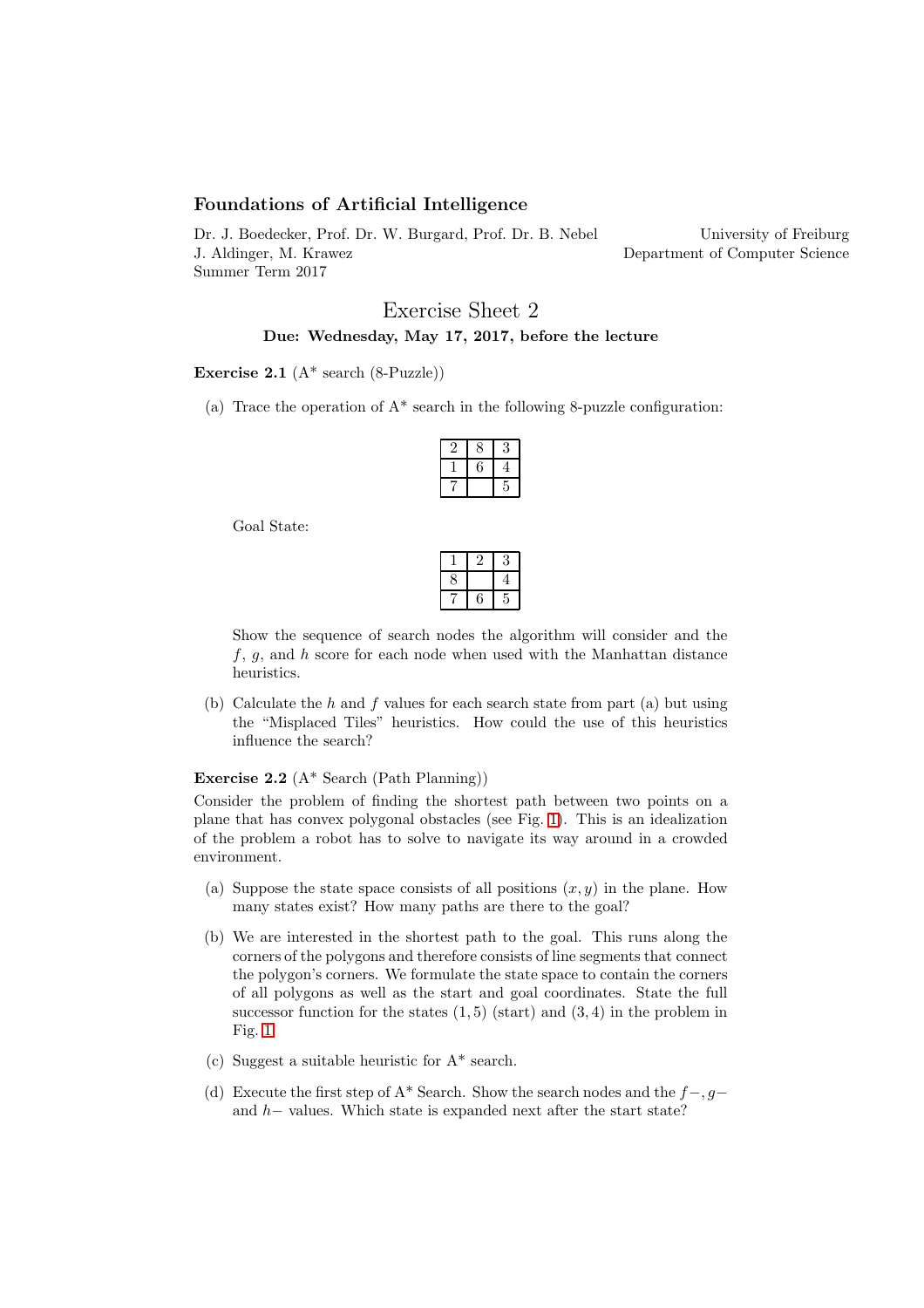

<span id="page-1-0"></span>Figure 1: Robot navigation among polygons. The origin O is at coordinates  $(0, 0)$ . The start state is at  $(1, 5)$ . The goal is at  $(10, 5)$ .

### Exercise 2.3 (Search algorithms)

Prove each of the following statements:

- (a) Breadth-first search is a special case of uniform-cost search.
- (b) Breadth-first search, depth-first search, and uniform-cost search are special cases of best-first search.
- (c) Uniform-cost search is a special case of A\* search.

Exercise 2.4 (Forward Checking / Arc consistency)

Consider the 6-queens problem, where 6 pieces have to be placed on a size  $6 \times 6$ board in such a way that no two queens are on the same horizontal, vertical or diagonal line. Let the domains be  $dom(v_i) = 1, \ldots, 6$  for all variables  $v_i \in V$ . Consider now state  $\alpha = \{v_1 \mapsto 2, v_2 \mapsto 4\}.$ 



(a) Enforce arc consistency in  $\alpha$ . Specify in particular the domains of the variables before and after applying arc consistency. You may assume that the domain of variables with allocated values only consists of that value, while the values of unassigned variables still range over the complete domain.